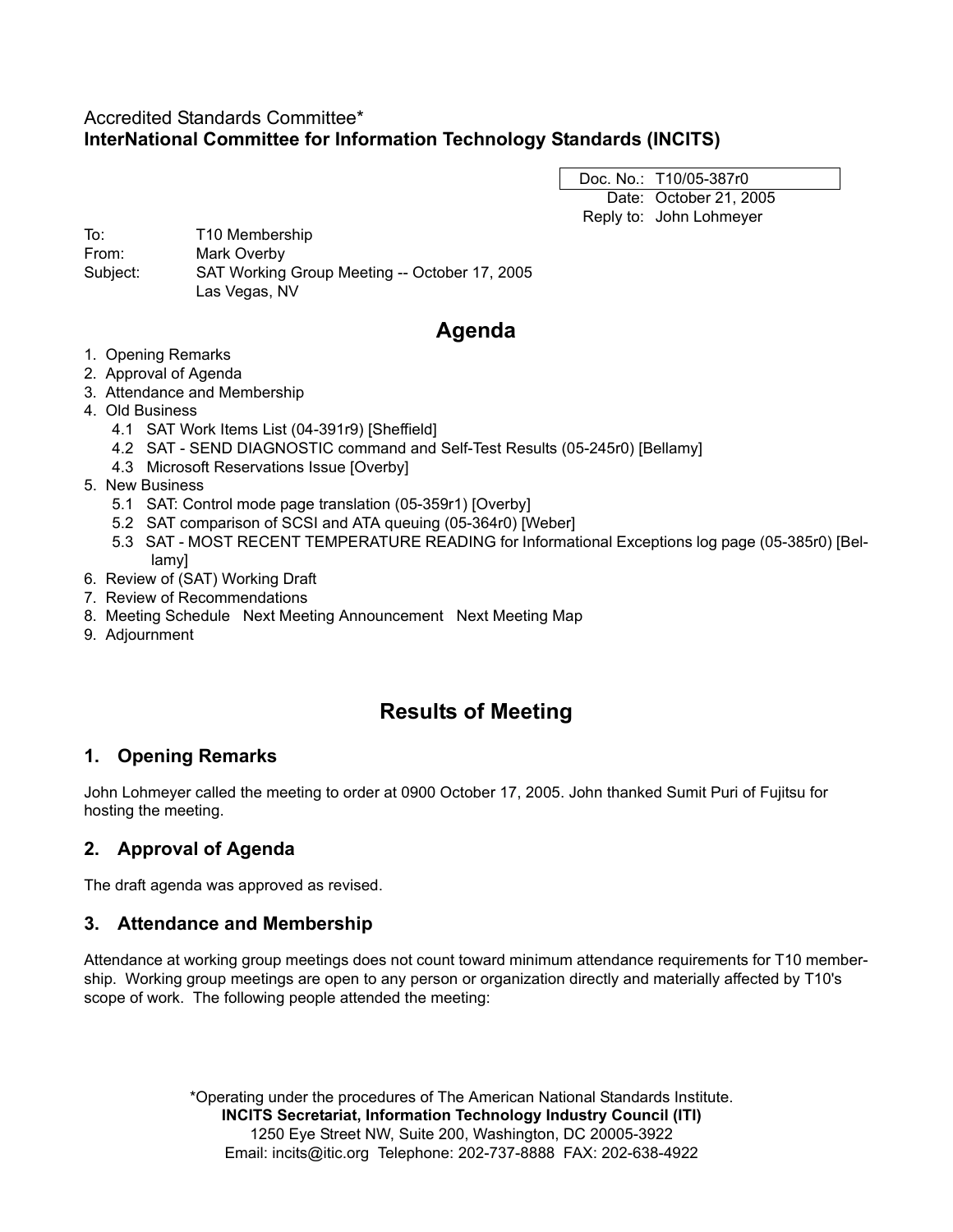| Name                 | S            | Organization                 |
|----------------------|--------------|------------------------------|
| Mr. Kenneth Hirata   | A            | Emulex                       |
| Mr. Ralph O. Weber   | P            | ENDL Texas                   |
| Mr. Wayne Bellamy    | V            | Hewlett Packard Co.          |
| Mr. Dan Colegrove    | $\mathbf{P}$ | Hitachi Global Storage Tech. |
| Mr. Robert Sheffield |              | P Intel Corp.                |
| Mr. Steve Johnson    | V –          | LSI Loqic Corp.              |
| Mr. John Lohmeyer    |              | P LSI Logic Corp.            |
| Mr. Owen Parry       | V            | LSI Logic Corp.              |
| Mr. Mark Evans       | Ρ            | Maxtor Corp.                 |
| Mr. Frank Shu        | V            | Microsoft                    |
| Mr. Mark Overby      | P            | Nvidia Corp.                 |
| Mr. Jim Hatfield     | V            | Seagate Technology           |
| Mr. William Martin   | P            | Sierra Logic, Inc.           |
| Mr. Curtis Stevens   | Ρ            | Western Digital              |
|                      |              |                              |

14 People Present

|  |    | Status Key: P - Principal |  |
|--|----|---------------------------|--|
|  |    | A, A# - Alternate         |  |
|  | AV | Advisory Member           |  |
|  | т. | - Liaison                 |  |
|  | N. | - Visitor                 |  |

### **4. Old Business**

#### **4.1 SAT Work Items List (04-391r9) [Sheffield]**

Bob Sheffield reviewed the current revision of the work list for SAT. Bob noted that the power mode states should be moved to the completed section of the work item list. A discussion ensued about having a face to face meeting or a webex call to discuss the SAT draft after letter ballot. The consensus was that the February T13 meeting was too soon. Further discussion suggested hosting a meeting at an airport for a day to do review. A straw poll was held and 7 people were in favor of a face to face and 2 were in favor of doing webex. Mark Overby agreed to attempt to schedule a meeting at DIA (Denver International Airport) for Feb. 28th from 1030 to 1800.

#### **4.2 SAT - SEND DIAGNOSTIC Command and Self Test Results (05-245r0) [Bellamy]**

Wayne Bellamy reviewed his proposal for a translation of SEND DIAGNOSTIC and how to report self test results. Wayne received feedback from Curtis Stevens, Jim Hatfield, and Dan Colegrove about how to obtain the various results that are necessary for the translation. Jim felt that Wayne's proposal was very close to completion and that only minor revisions needed. Wayne reviewed each of the translation items for which option to use and made changes inline to incorporate those changes. Jim pointed out that the ASC translations cannot use the standard register translations because self-test errors are not reported through the ATA registers. Jim and Curtis suggested using the self-test status byte and creating a small translation in this proposal to define a standard ASC and ASCQ to use. Wayne agreed to bring revision 1 to the November meeting.

#### **4.3 Microsoft Reservations Issue [Overby]**

Mark Overby led a discussion about the RESERVE and RELEASE commands that will be required by Microsoft for Vista logo requirements. He noted that in a single initiator environment, there is a clear translation. However, for the multi-initiator environment (e.g. SAS environment with expanders and multiple initiators) there is not a clear translation because it requires SATL to SATL communication (since the environment can contain multiple initiators) and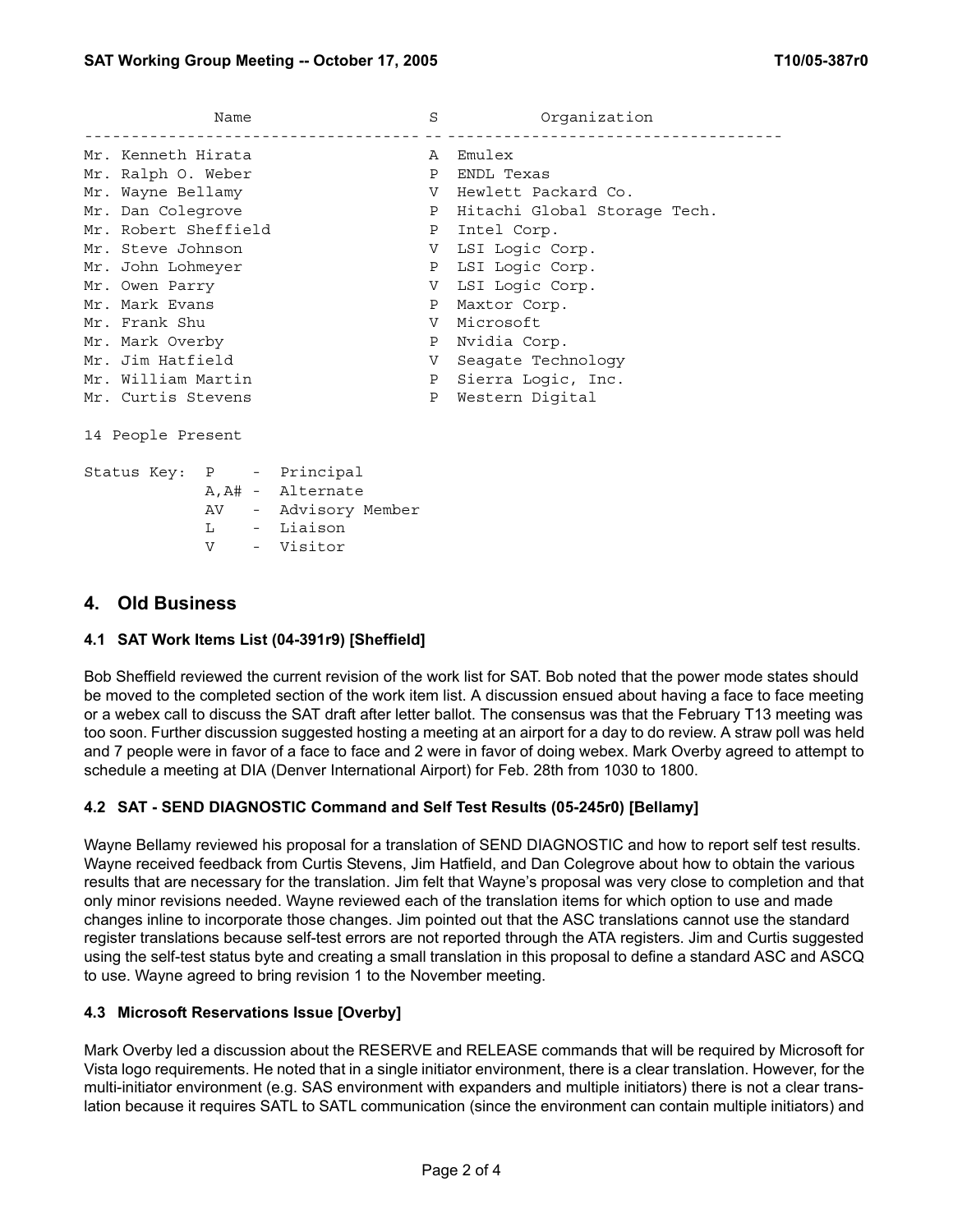there is no corresponding ATA command (or set of commands). John Lohmeyer agreed that in a homogeneous environment it could be possible to solve this problem, however there would have to be standardization in order for this work across multiple SATL suppliers. Several possibilities were discussed by attendees. Mark stated that he was working on one possible translation, but this would be SAT-2 work item.

### **5. New Business**

#### **5.1 SAT: Control mode page translation (05-359r1) [Overby]**

Mark Overby reviewed revision 1 of his proposal for a control mode page translation. Ralph Weber provided comments that the formula needed to be changed to match T10 styles and that the steps need to explicitly state where the data is coming from. Mark made those changes inline and reviewed with the group. Wayne Bellamy also noted that footnote b in the table seemed to be saying the same thing twice. Mark noted that the intent of that footnote was to indicate that if a SATL only wanted to support the mandatory behavior than the changeable is a no. However, if the optional (described) behavior was supported then the field could be changeable. Discussion ensued and it was generally agreed that the footnote was accurate and did not need to be changed. Bill Martin pointed out that the field name was wrong for the extended self-test completion time (it read extended self completion time). Mark made that change.

Mark reviewed the changes with the group made in this proposal. Mark Overby moved, Jim Hatfield seconded, that 05-359r1, as modified, be recommended for inclusion into SAT. The motion passed with unanimous consent.

#### **5.2 SAT comparison of SCSI and ATA queuing (05-364r0) [Weber]**

Ralph Weber reviewed his proposal to create preamble text to describe the differences between how SCSI and ATA handle various aspects of command queuing. Jim Hatfield reviewed his comments from the teleconference about the proposal. Jim requested that a row be added to the table that describes how non-queued commands are handled when there are queued commands outstanding. Ralph added a row and Curtis Stevens and Jim provided text to indicate how the queues are aborted if non-queued commands are sent while queued commands are outstanding.

Jim also requested clarification about what queue participation meant. Discussion ensued between Ralph, Curtis, and Jim about how to indicate how queue tags are managed and how a full queue is managed. Ralph added text to indicate the queue depth

Ralph Weber moved, Mark Overby seconded, that 05-364r0 as revised be incorporated into SAT. The motion passed with unanimous consent.

#### **5.3 SAT - MOST RECENT TEMPERATURE READING for Informational Exceptions log page (05-385r0) [Bellamy**

Wayne Bellamy reviewed his proposal to add temperature sensing information to the informational exceptions log page translation. Wayne stated that his intention is to just provide the same level of information that is available in SCSI today using information available at the ATA interface. Curtis Stevens noted that SCT provides the temperature. Jim Hatfield noted that the T13 committee is considering a proposal to make public the SMART attributes that would contain temperature data. This would allow Wayne to obtain the information from SMART READ DATA command. Wayne will continue working on his proposal and will look at incorporating the SCT mechanism.

# **6. Review of (SAT) Working Draft**

Bob Sheffield lead a review of revision 6 of the SAT working draft. Ralph Weber noted to Bob that are some problems with the textual formatting of the table of contents. A discussion revolved around the density code field and why it was defined for byte 0 for SPC, but not for SBC-2. Ralph pointed out the text in SPC-3 that says (in two different places) that SBC-2 devices do not use the SPC-3 definition of the block mode parameters and instead